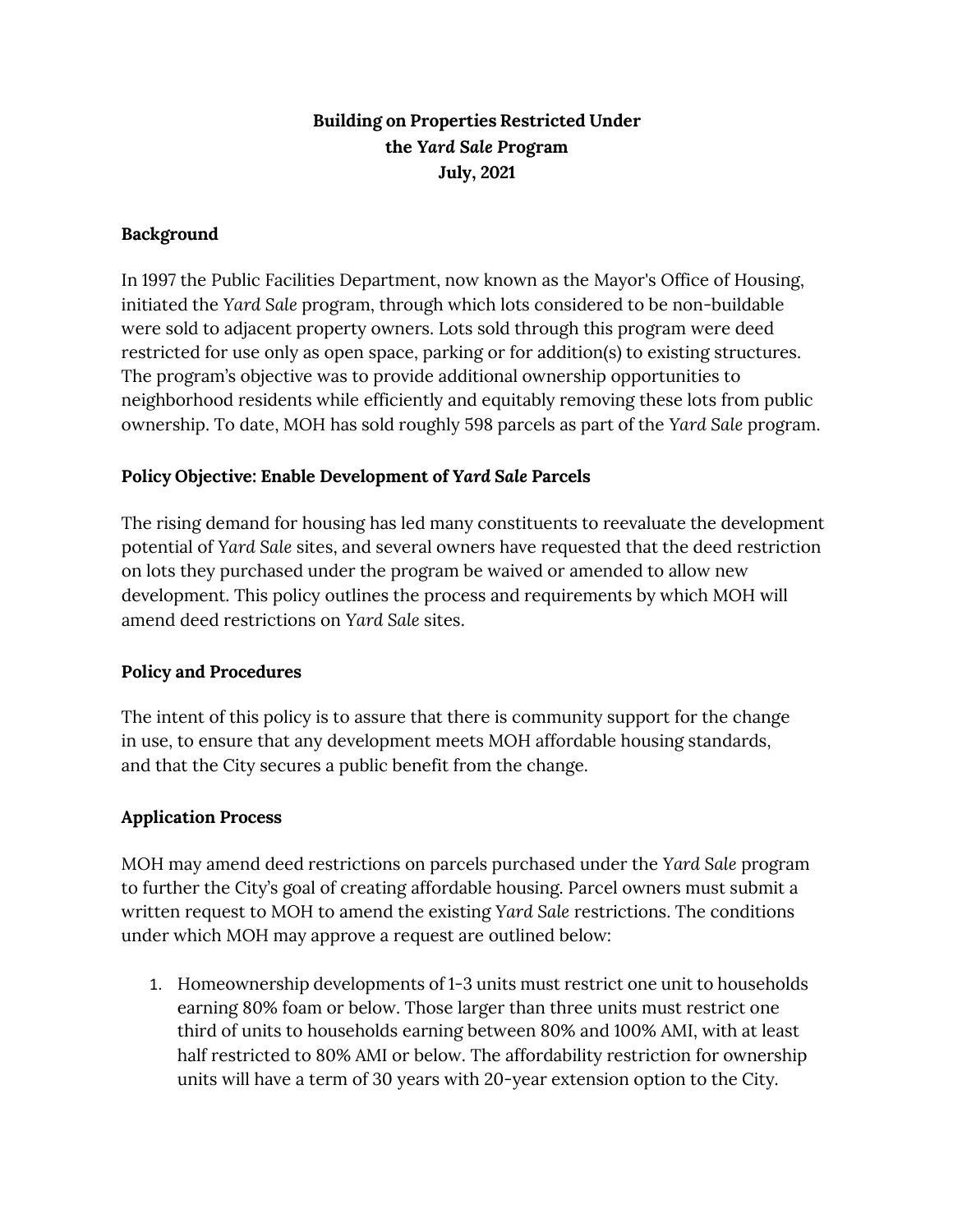- 2. Rental development shall restrict one third of units to households earning 60% of AMI or below. The affordability restriction for rental units will be in perpetuity.
- 3. Affordable unit(s) must be provided on-site. The number of restricted units and any additional payment to MOH shall be determined according to the following formula, in which A= number of affordable units and T= total number of units: A= 0.33 X T. If this calculation results in a remainder of 0.5 or above, an additional unit must be restricted. If the remainder is less than 0.5, additional payment to MOH shall be calculated based on the City of Boston Inclusionary Development Policy Zones [\(d4e05875-9c82-4d23-adbb-417a12da4ceb \(bostonplans.org\).](http://www.bostonplans.org/getattachment/d4e05875-9c82-4d23-adbb-417a12da4ceb)

Example: For a proposed project with 7 units

 $A = 0.33 \times 7$  $A = 2.31$ Two units are required, and additional payment is calculated as follows: If in Zone A: 0.31 x \$380,000 = \$117,800 If in Zone B: 0.31 x \$300,000 = \$93,000 If in Zone C:  $0.31 \times \frac{200,000}{6} = \frac{662,000}{60}$ 

- 4. Affordable units must be comparable to market-rate units.
	- a. Affordable units cannot be stacked or concentrated on the same floors;
	- b. Affordable units must be consistent in bedroom count with the market rate units and have comparable square footage to market rate units in the rest of the project.
	- c. Affordable units must meet MOH design guidelines [\(https://content.boston.gov/sites/default/files/file/2020/09/DND%](https://content.boston.gov/sites/default/files/file/2020/09/DND%20Design%20Standards.pdf) [20Design%20Standards.pdf\)](https://content.boston.gov/sites/default/files/file/2020/09/DND%20Design%20Standards.pdf)
- 5. MOH does not support demolition of any existing homes in order to enable new housing development on any *Yard Sale* sites. If demolition is proposed, MOH may consider such proposals on a case by case basis, with deference to preservation of existing homes and the existing streetscape.
- 6. Developer must present letters of support from abutters and appropriate community groups. If the parcel is located in a neighborhood that has a working neighborhood association, then a letter of support from the neighborhood must be presented.
- 7. Developer must hold at least one public meeting to present plans to abutters and present evidence of notice period and recipients.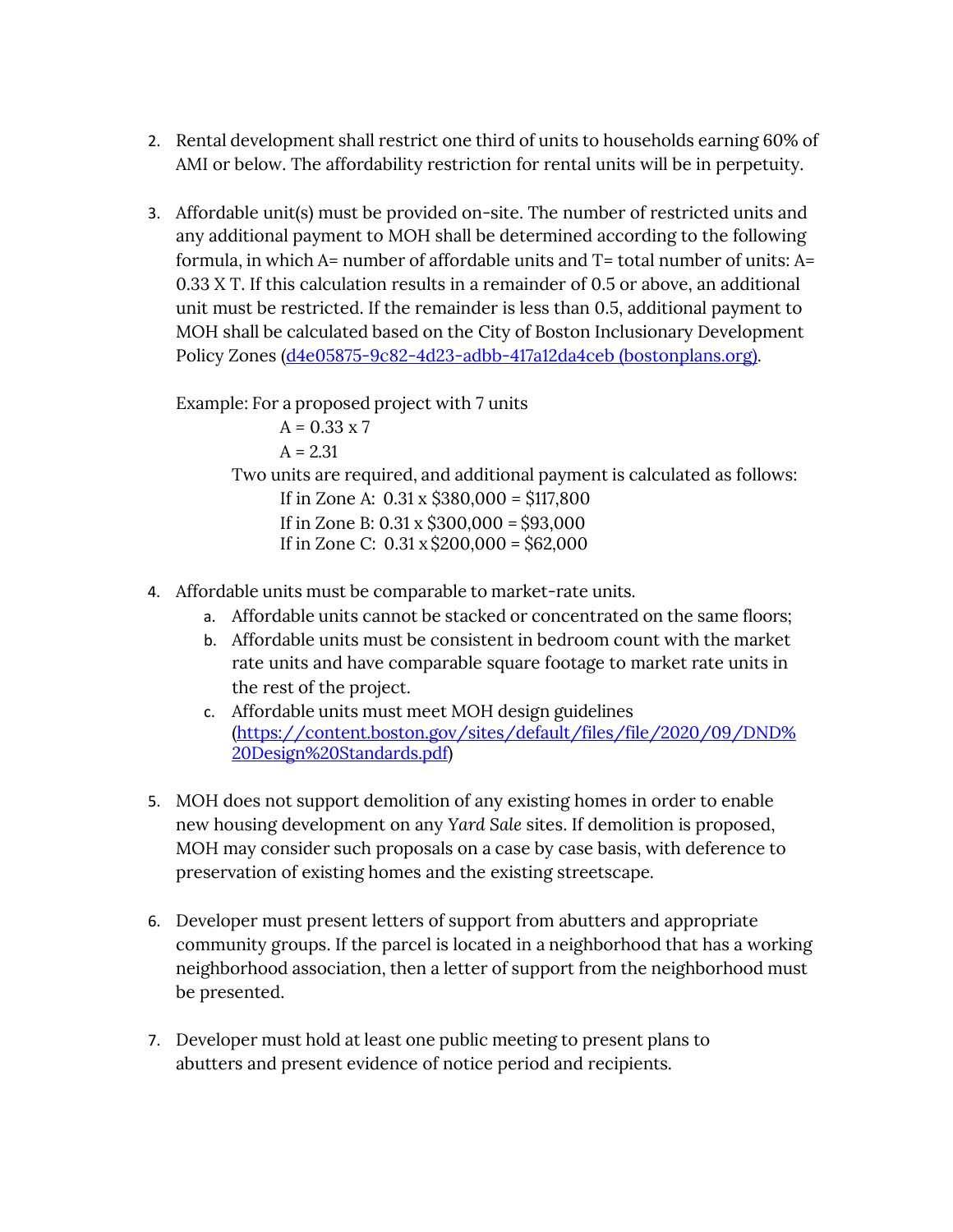8. Condominium developments must structure condominium fees based on fair value of the units rather than square footage, and must adhere to MOH policy for affordable condominium fee structure [\(https://www.boston.gov/departments/neighborhood](https://www.boston.gov/departments/neighborhood-development/neighborhood-development-housing-policies)[development/neighborhood- development-housing-policies\)](https://www.boston.gov/departments/neighborhood-development/neighborhood-development-housing-policies).

Plans that meet these conditions may be submitted to the Inspectional Services Department (ISD) for review, at which time they shall also be submitted to MOH.

## **Additional Requirements**

- Affordable units shall be marketed in accordance with MOH Fair Marketing Program guidelines, and cannot be rented, sold or occupied by the owner of the *Yard Sale* parcel.
- The owner of the *Yard Sale* parcel must have abided by the terms of the original sale and maintained the parcel as originally proposed.
- The owner of the *Yard Sale* parcel must be current on property taxes on the subject parcel and all other property owned in the City of Boston, have no outstanding property violations with Inspectional Services, have no outstanding water and sewer bills, and be current in all obligations with the City.
- The owner of the *Yard Sale* parcel must not have any properties that are on the city's Problem Properties list.

### *MOH Review*

The appointed MOH staff will review project plans when submitted concurrently with submission to ISD.MOH will also review documentation of the *Application* items listed above to ensure all conditions have been met. The Deputy Director for Real Estate Management & Sales shall make a recommendation to the Director of MOH for approval.

The following should be considered:

*Programmatic and Community Considerations*

- Do the developer and the proposal meet the conditions and requirements described above?
- Does the project have support from abutters and community groups?

# *Design Considerations*

● Is the *Yard Sale* parcel large enough to be/have been buildable by itself? If so, an RFP of the lot may be required.